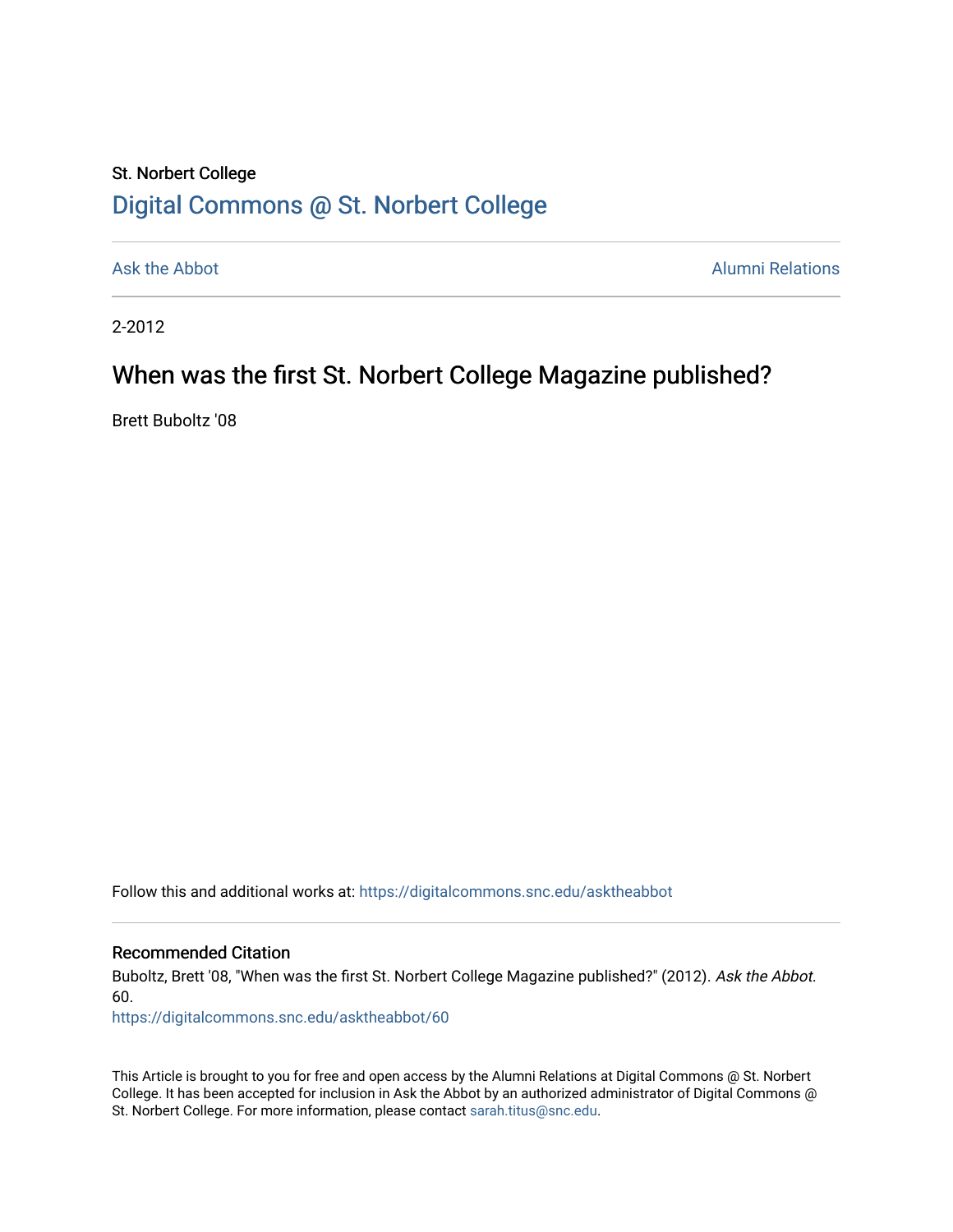

Giving to SNC

[Academics](https://www.snc.edu/academics) [Admission](https://www.snc.edu/admission) [Campus Life](https://www.snc.edu/campuslife) [Living Norbertine](https://www.snc.edu/livingnorbertine) [Athletics](https://www.snc.edu/athletics) [About](https://www.snc.edu/about)

Q

[Alumni](https://www.snc.edu/alumni/)  $\geq$  [Ask the Abbot](https://www.snc.edu/alumni/abbot/)  $\geq$  February 2012 A

### [Alumni](https://www.snc.edu/alumni/index.html)

[Events & Reunions](https://www.snc.edu/alumni/event/index.html) [Behind the Arch](https://www.snc.edu/alumni/event/behindthearch/) [Benefits and Services](https://www.snc.edu/alumni/benefits.html) [Get Involved](https://www.snc.edu/alumni/getinvolved.html) [Give to SNC](http://giving.snc.edu/) [Alumni Awards](https://www.snc.edu/alumni/awards/index.html) [Knight Lights](https://www.snc.edu/alumni/knightlights/index.html) [Alumni-Owned](https://www.snc.edu/alumni/directory/index.html) [Businesses Network](https://www.snc.edu/alumni/directory/index.html) [Alumni Board](https://www.snc.edu/alumni/alumniboard.html) [Student Alumni](https://www.snc.edu/alumni/saa.html) [Ambassadors](https://www.snc.edu/alumni/saa.html) [Staff](https://www.snc.edu/alumni/contactus.html)

# February 2012 Question:

Dear Abbot Pennings,

When was the first St. Norbert College Magazine published?

Brett Buboltz '08

#### Answer:

My dearest Brett,

Thank you most kindly for writing. I rejoice on receiving a new copy of the magazine and am glad to know I am not alone. Given my long tenure at the college, I'm particularly struck by how modern the magazine has become! Peruse the covers of our current magazine's predecessors and I think you'll agree.

In my recollection, the earliest publication resembling an alumni magazine was called Panorama. It first hit the press in 1955 and was produced rather sporadically until 1966. Some years it was produced quarterly, and other years only biannually. One year's issues might be named for the season of publication; the next year's would be named for the month.

Knight Life took the place of Panorama in 1967 and ran for 34 years. Its publication schedule was not much more consistent, but the editors did steadfastly name issues for the seasons – a convention followed ever since.

In 2002, the present-day St. Norbert College Magazine appeared, giving quite a facelift to St. Norbert College news. It ran as a quarterly magazine until 2008. Since then, the office



#### Ask the Abbot

As the founder of St. Norbert College, and having a prime seat in the center of campus throughout the years, I, Abbot Bernard Pennings, hold the answers to many of your burning questions about the college. [Submit Your Question](https://www.snc.edu/alumni/abbot/index.html)